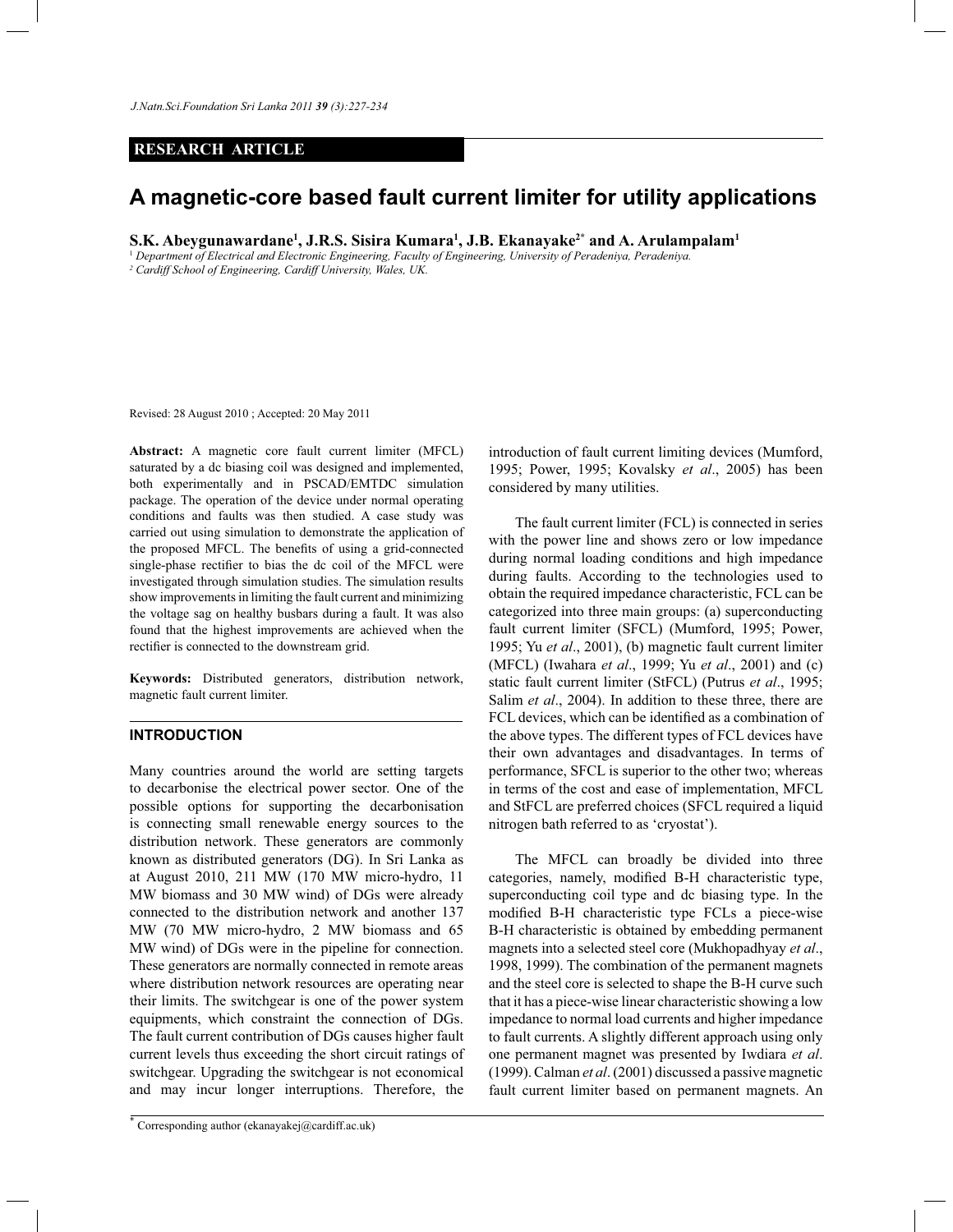MFCL employing a permanent magnet having a large square hysteresis was presented in a previous study (Rasolonjanahary *et al*., 2005). During the first peak of a fault, the large fault current cycles around this large hysteresis loop, thus dissipating large amount of energy, which would otherwise pass into the fault. This in turn limits the fault current.

 The fault current limiters based on a high temperature superconducting biasing coil, which can drive the magnetic core into saturation by a dc current can be found in previous studies (Kcilin *et al*., 2000; Hoshino *et al*., 2003).

 The dc biasing type uses a similar principle as the superconductor coil type approach, where a dc bias is used to drive the core into saturation. Salim *et al*. (2002) presents the operating principles and experimental results of an FCL where the dc bias coil is fed from an isolated dc source. Another approach where the dc bias coil is located on a closed elongated magnetic core and disconnected during a fault using a control circuit triggered by the voltage drop across the FCL terminals has been discussed earlier (Rozenshtein *et al*., 2007).

 The work presented in this paper extends the basic idea presented in a previous study (Salim *et al*., 2002) and discusses the application of a single-phase rectifier as the dc biasing sources for MFCLs in each phase. The advantages that can be gained in terms of limiting current and minimizing the voltage sag on the healthy busbars are shown by connecting the rectifier to the upstream and downstream busbars of the FCL.

# **METHODS AND MATERIALS**

# *Saturated core magnetic fault current limiter***:**

**a) principle of operation:** A saturated core MFCL (Figure 1) consists of two magnetic cores, each having two coils wound on the core. One coil is connected to the power line in series and the other coil is connected to a dc source. The two cores are biased in opposite directions where one core offers current limiting for one half cycle of the ac waveform while the other core is responsible for the other half cycle.

 The principle of operation of the MFCL is described by considering one magnetic core. As shown in Figure 2, the dc current supply to the dc coil produces a magnetic field, which increases the flux density of the core in such a way to drive the core into saturation. The normal load current produces a varying magnetic field, which superimposes on the dc operating point. As illustrated in





 $V_{FCL}$  - voltage induced across the ac coil,  $V_{FCL,DC}$  - voltage induced across the dc coil,  $N_{ac}$ - number of turns in the ac coil,  $N<sub>d</sub>$  - number of turns in the dc coil, V - voltage at the generator busbar,  $V_{DC}$  - biasing voltage, Z - line impedance,  $Z<sub>load</sub>$  - load impedance





Figure 2, this relatively low ac magnetic field swings the operating point between  $A_n$  and  $B_n$ . During the negative half cycle of the ac waveform (where operating point moves to  $A_n$ ), the flux density is changing slightly thus introducing a small impedance in series with the ac line.

 During a fault due to a large current flow in the core, the operating point swings from  $A_f$  to  $B_f$ . The ac magnetic field produced by the fault current brings the core out of saturation (point  $A_f$ ) during the negative half cycle of the current. As core comes to the linear region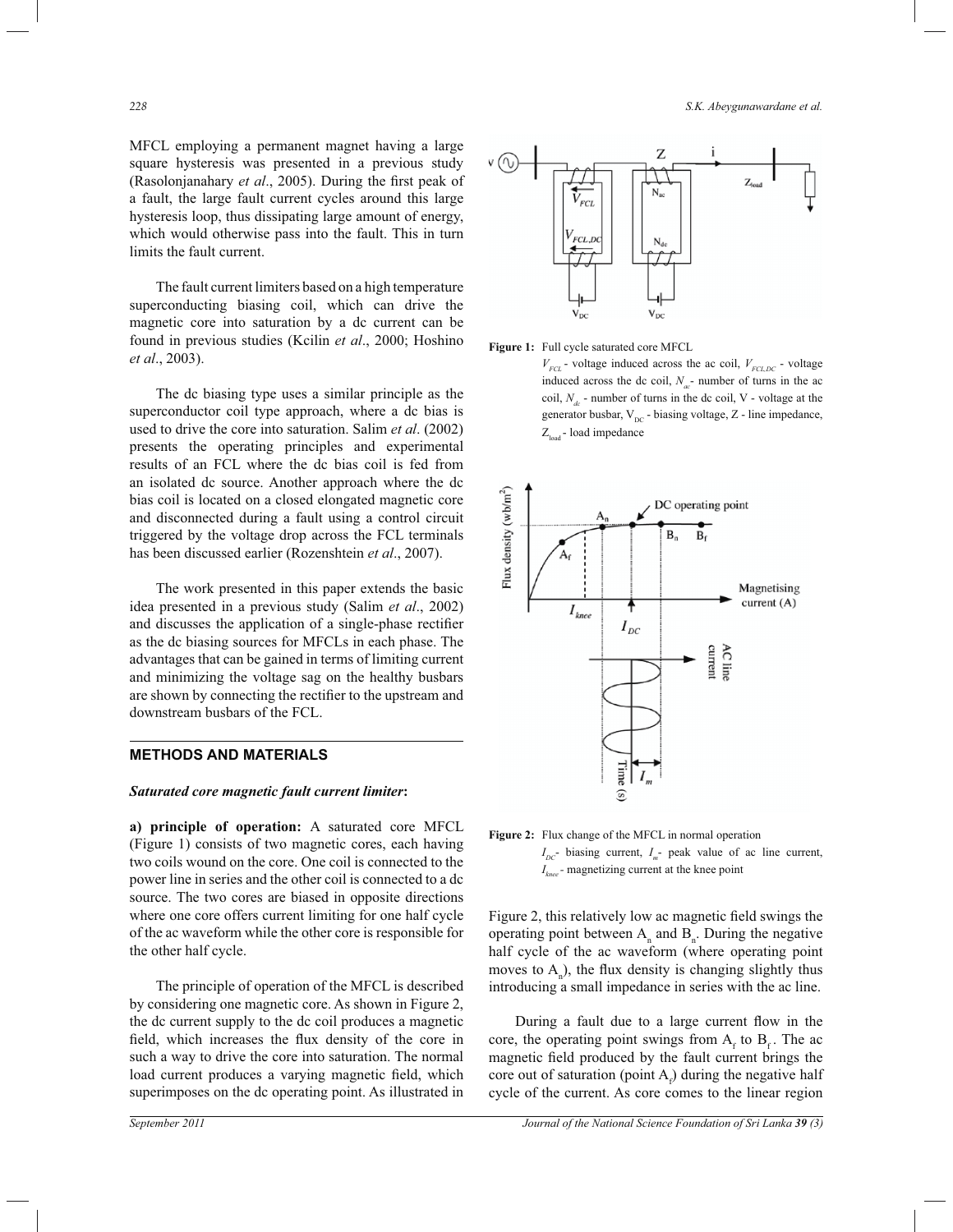of the magnetising curve, the device shows a large series impedance (this is the absolute impedance seen by the current) to ac current. Similarly the core, which is saturated in the reverse direction (see the second core in Figure 1) shows a large series impedance during the positive half cycle of the ac waveform. Therefore the device with two magnetic cores acts as a limiting impedance for the current flowing in the power line.

**b) design considerations:** The design of a core is based on both the required performance during current limiting and normal loading. Obtaining the most effective design in terms of performance and cost is determined by a number of design parameters, namely, the core material, dimensions of the core, number of turns in the primary and secondary windings, and the magnitude of the dc voltage that is required to bias the core. In this section, important design considerations involved in the design of a saturated core MFCL are briefly described (Metha, 2001; Hughes, 2004).

 When the core comes out of saturation, a voltage,  $V_{FCL}$ , will be induced across the FCL and it can be expressed as:

$$
V_{FCL} = N_{ac} \frac{d\phi}{dt}
$$
...(1)

Since the flux ( $\varnothing$ ) is varying sinusoidally,  $\varnothing = \varnothing$ <sub>m</sub> sin  $\omega t$ , equation (1) was modified to:

$$
V_{FCL} = N_{ac} \mathcal{O}_m \omega \cos \omega t
$$
  
\n
$$
V_{FCL, \text{max}} = N_{ac} \mathcal{O}_m \omega = 2\pi N_{ac} B_m A f \qquad ...(2)
$$

The maximum value of the induced voltage,  $V_{FCL, max}$ , was calculated by the impedance at point  $A_f$  (Figure 2) and the fault current.

 During the normal operation at the negative peak of the ac current, the operating point of the core moves to point  $A_n$  (Figure 2). In order to keep the core in saturation region during the negative half of the ac current, the dc bias current should satisfy (3):

$$
I_{DC} - I_m > I_{\text{knee}} \tag{3}
$$

 When the core comes out of saturation it acts as a transformer and a voltage is induced across the dc winding  $(V_{FCL,DC})$  as shown in Figure 1. The dc source should be able to drive enough current to satisfy equation (3) even with the presence of  $V_{FCLDC}$ . That is given by

$$
\frac{V_{DC} - V_{FCL,DC}}{R_{DC}} > I_{knee}
$$
...(4)

In equation (4),  $R_{DC}$  is the resistance of the dc winding. It is expressed in terms of the resistivity of the coil wire  $\rho$ , the average length of a single turn  $l_t$ , the number of turns of the dc winding,  $N_d$  and the cross sectional area of the coil,  $A_d$  as:

$$
R_{DC} = \frac{\rho N_{dc} l_t}{A_{dc}} \tag{5}
$$

Magnetising current  $(I)$  in the core is related to the magnetic field intensity H, as:

$$
H = \frac{N \times I}{l} \qquad \qquad \dots (6)
$$

where  $l$  is the mean length of the core and N is the number of turns in the winding.

Equations  $(2)$ ,  $(4)$ ,  $(5)$  and  $(6)$  together with the B-H curve of the core material were used to design the number of turns in the ac and dc windings, and the voltage of the dc source.

**c) prototype design and implementation:** For the laboratory prototype, the test system shown in Figure 3 was used. The load resistance  $(R<sub>load</sub>)$  in this test system was selected as 50  $\Omega$ , which gives a load current of 1 A. As for distribution networks the fault current is  $5 - 20$  times the load current (IEEE 242-2001) and in this laboratory setup the fault current was set to 10 A. In order to obtain a fault current of 10 A,  $R_{\text{fault}}$  was selected as 5 Ω. The MFCL was designed to limit the fault current to 5 A.  $R_{\text{fault}}$ was adjusted to obtain the required voltage and current from the dc voltage source.

 Assuming that the core is made out of grain oriented core steel, the design procedure outlined in the previous section was used to design the laboratory scale MFCL. The design parameters selected for the MFCL is given in Table 1. The design was based on an available core and the data for the core is given in Annex A. As the number of equations available for the design is less than the design parameters, the design was carried out by fixing the number of turns on the dc winding to 40.

 The prototype was implemented both experimentally and using the simulation package PSCAD/EMTDC. The experimental rig was based on a single core, which is acting on the positive half cycle whereas both cores as shown in Figure 1 was used for simulations. Test results are provided under "results and discussion" section.

#### *Case study***:**

**a) network configuration:** The distribution network shown in Figure 4 was selected for the case study. The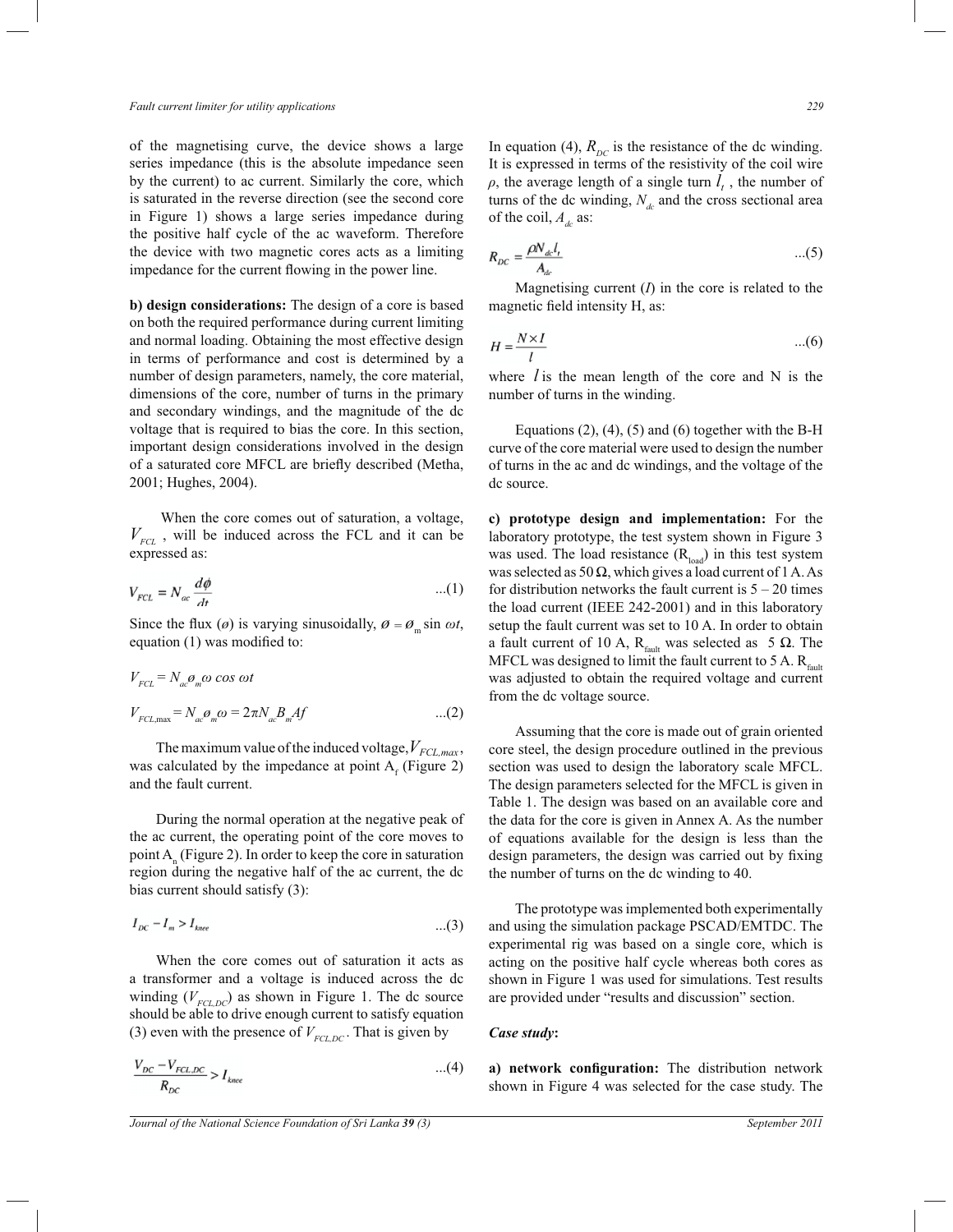

**Figure 3**: Laboratory test system

11 kV distribution network is supplied by a 10 MVA, 33/11 kV transformer, which is connected to the 33 kV, 750 MVA grid supply point (GSP) by a 30 km long aluminum conductor, steel reinforced (ACSR) 75 mm<sup>2</sup> overhead transmission line. In addition to that a 11 kV, 4.51 MVA DG is connected to a 11 kV busbar. A 16 km ACSR, 100 mm<sup>2</sup> overhead line is connected to 11 kV busbar as a primary distribution feeder. This line supplies 5 loads, which are rated at 0.6 MW and 0.3 Mvar, through 1.6 MVA, 11 kV/ 0.415 kV distribution transformers. The five loads: Load 1, Load 2, Load 3, Load 4 and Load 5 are located at 0 km, 4 km, 8 km, 12 km and 16 km away from the starting point.

 The MFCL was located at the starting point of the distribution feeder (Figure 4). The MFCL described in the previous section was modified by introducing a single-phase rectifier (Figure 5), which is used to bias the

magnetic core towards saturation. The effect of obtaining the ac supply for the rectifier from busbar A or B was investigated. During a fault in downstream, the voltage drop across the MFCL was relatively high. The voltage at busbar A was constant and kept closer to the system voltage; whereas the voltage at busbar B dropped during a fault.

 As shown in Annex B, one phase of the distribution network was modelled in PSCAD/EMTDC software package. Two single phase saturable transformers with 1:1 turn ratio and rated voltage of 4 kV was selected for the MFCL cores. A single phase rectifier, which is connected to the mains network by means of a 6.35 kV/ 1.41 kV transformer, was used to feed the biasing coil of the saturable transformer. The dc side of the rectifier was connected to the dc winding of the MFCL with a series resistor of 2.5 Ω.

|  |  | <b>Table 1:</b> Selected parameters to design the MFCL |  |  |
|--|--|--------------------------------------------------------|--|--|
|--|--|--------------------------------------------------------|--|--|

#### Table 2: Event summary of simulation

| Parameter                                         | Unit       | Value | Time period   |             |                                  |
|---------------------------------------------------|------------|-------|---------------|-------------|----------------------------------|
|                                                   |            |       | Start time of | End time of | Event                            |
| Width of core laminations (w)                     | cm         | 8     | the event     | the event   |                                  |
| Length of a side of the core $(x \text{ and } y)$ | cm         | 36.6  | 0             |             | Normal loading                   |
| Thickness of the core (t)                         | cm         | 3.7   |               | 2           | Line to Ground Fault at Load 5   |
| No. of turns in ac winding                        | <b>Nos</b> | 18    |               | 3           | Line to Ground Fault at Load 4   |
| Gauge of the coil in ac winding                   |            | 21    | 3             | 4           | Line to Ground Fault at Load 3   |
| No. of turns in de winding                        | <b>Nos</b> | 40    | 4             |             | Line to Ground Fault at Load 2   |
| Gauge of the coil in dc winding                   |            | 19    |               | 6           | Line to Ground Fault at Load 1   |
| Bias current, $I_{42}$                            | A          | 2     | 6             |             | Line to Ground Fault at Busbar B |
| Voltage to the dc winding, $V_{dc}$               |            | 3.6   |               | 8           | Normal loading                   |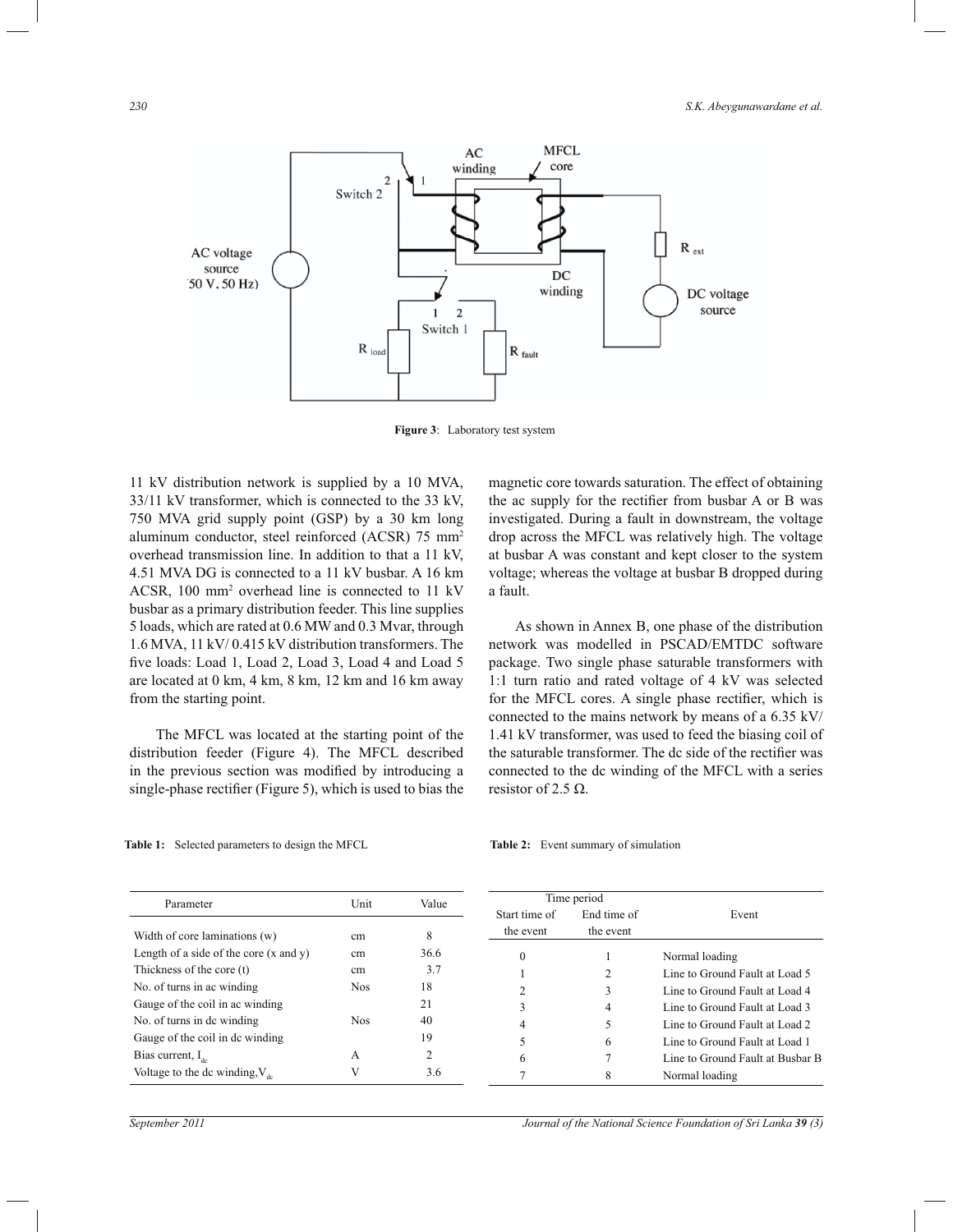*Fault current limiter for utility applications 231*



**Figure 4**: Single line diagram of the network



**Figure 5**: Connection of saturated core MFCL- rectifier at generator busbar  $N_{ac}$  - number of turns in the ac coil,  $N_{dc}$  - number of turns in the dc coil,  $V_{\text{fcl,dc}}$  - voltage induced across the dc coil, ,  $Z$  - line impedance,  $Z_{\mathrm{load}}$  - load impedance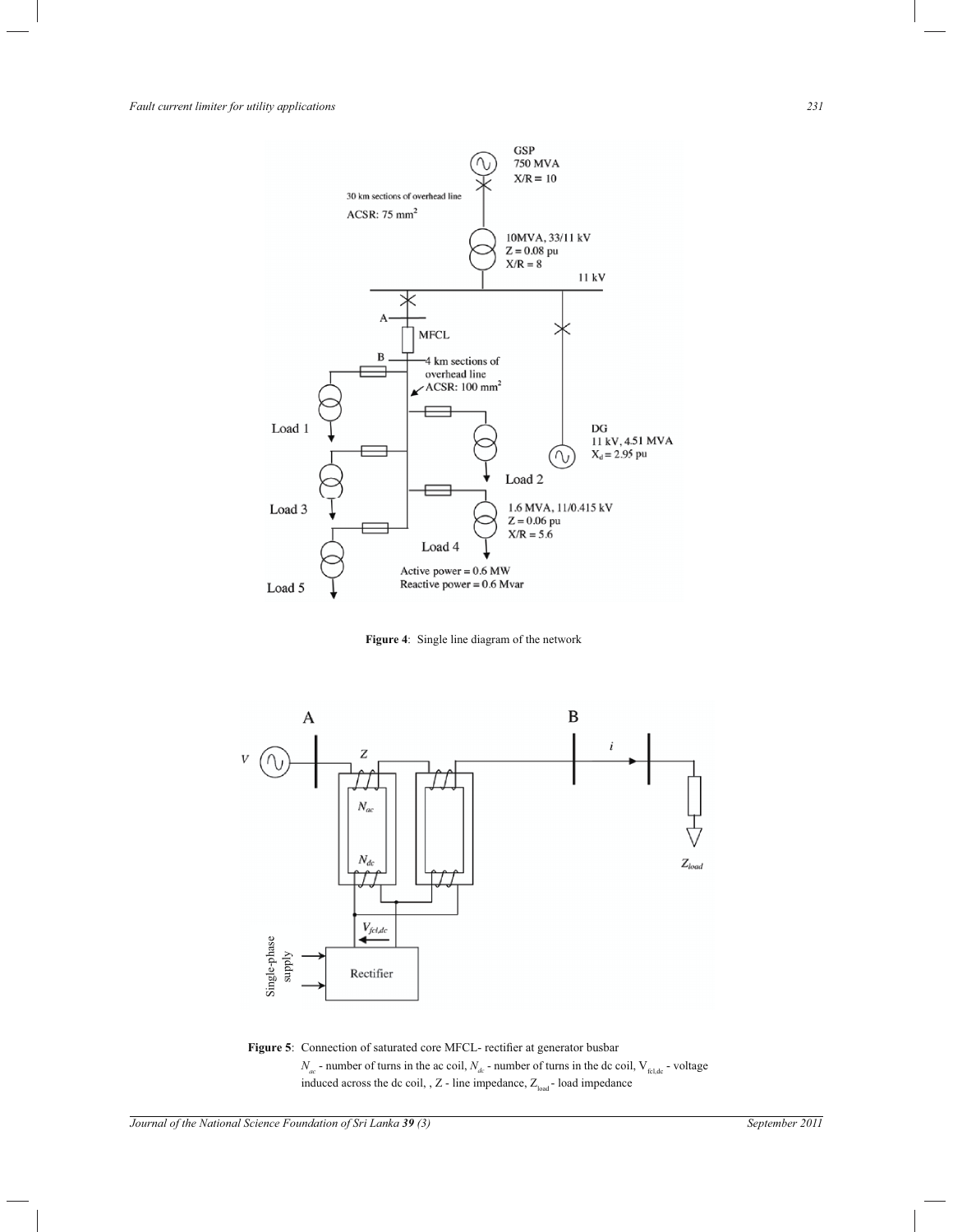**b) simulation:** Using the developed model simulation studies were carried out without DG [case (a)] and with DG for four different cases (b), (c), (d) and (e) :

- (a) the operation of the network without the DG and MFCL,
- (b) the operation of the network without the MFCL,
- (c) the operation with the MFCL, which was biased from a constant dc source,
- (d) the operation with the MFCL, which was biased from a rectifier connected to busbar A (upstream busbar), and
- (e) the operation with the MFCL, which was biased from a rectifier connected to busbar B (downstream busbar).

 For each case simulation was run for 8 sec and a series of events, given in Table 2, was applied to the network.

# **RESULTS AND DISCUSSION**

#### **Performance of the laboratory prototype**

The laboratory prototype was tested under: normal loading without MFCL, normal loading with MFCL, a fault without MFCL, and a fault with MFCL. The current waveforms for each case was obtained and are shown in





Positive and negative peak =  $1.52 \text{ A}$  Positive and negative peak =  $1.52 \text{ A}$ 



Positive peak  $= 13.4$  A Positive peak  $= 9.0$  A Negative peak =  $13.4 \text{ A}$  Negative peak =  $12.4 \text{ A}$ 

(a) Normal loading without MFCL (b) Normal loading with MFCL



(c) Fault without MFCL (d) Fault with MFCL

**Figure 6:** Current waveforms with and without the FCL **Figure 7:** Simulation results

Figure 6. The peak values of the currents are also given in the relevant oscillograms. From the results it can be observed that application of the MFCL has not changed the current under normal loading condition, but it limits the current during a fault. Even though it was designed to limit the current by 50% during the positive half cycle, it limited the current by 32.8% during the positive half cycle and by 7.5% during the negative half cycle. This is due to the resistive fault impedance in the prototype, which created a phase shift between supply voltage and voltage drop across the FCL. Also the voltage drop across the FCL is not sinusoidal as the core is not having a perfect linear region.

#### **Simulation results with both cores**

In order to investigate the expected operation of the MFCL with both cores, the prototype was tested using the simulations. The MFCL was connected at 0.5 s. Figure 7 shows the current without (from  $0 - 0.5$  s) and with (0.5 s) onwards) the MFCL.

 As can be seen from the bottom traces of Figures 6 and 7, the peak value of the fault current with and without the MFCL is approximately equal.

#### **Case study**

Figure 8 shows the variation of the line current (rms value of the current flowing through busbar B) with the time for all five events defined in Table 2. During normal loading condition the current was about 160 A and same for all four cases. As can be seen from the plots for cases (a) and (b), the fault current increases when the DG is connected to the network. From plots (c) to (e), it can be clearly seen that the MFCL limited the fault current with different limiting capabilities. The MFCL with rectifier connected to the load busbar [case(e)] was offering the maximum limiting capability irrespective of the fault location. This is mainly due to the drop in voltage at



*September 2011 Journal of the National Science Foundation of Sri Lanka 39 (3)*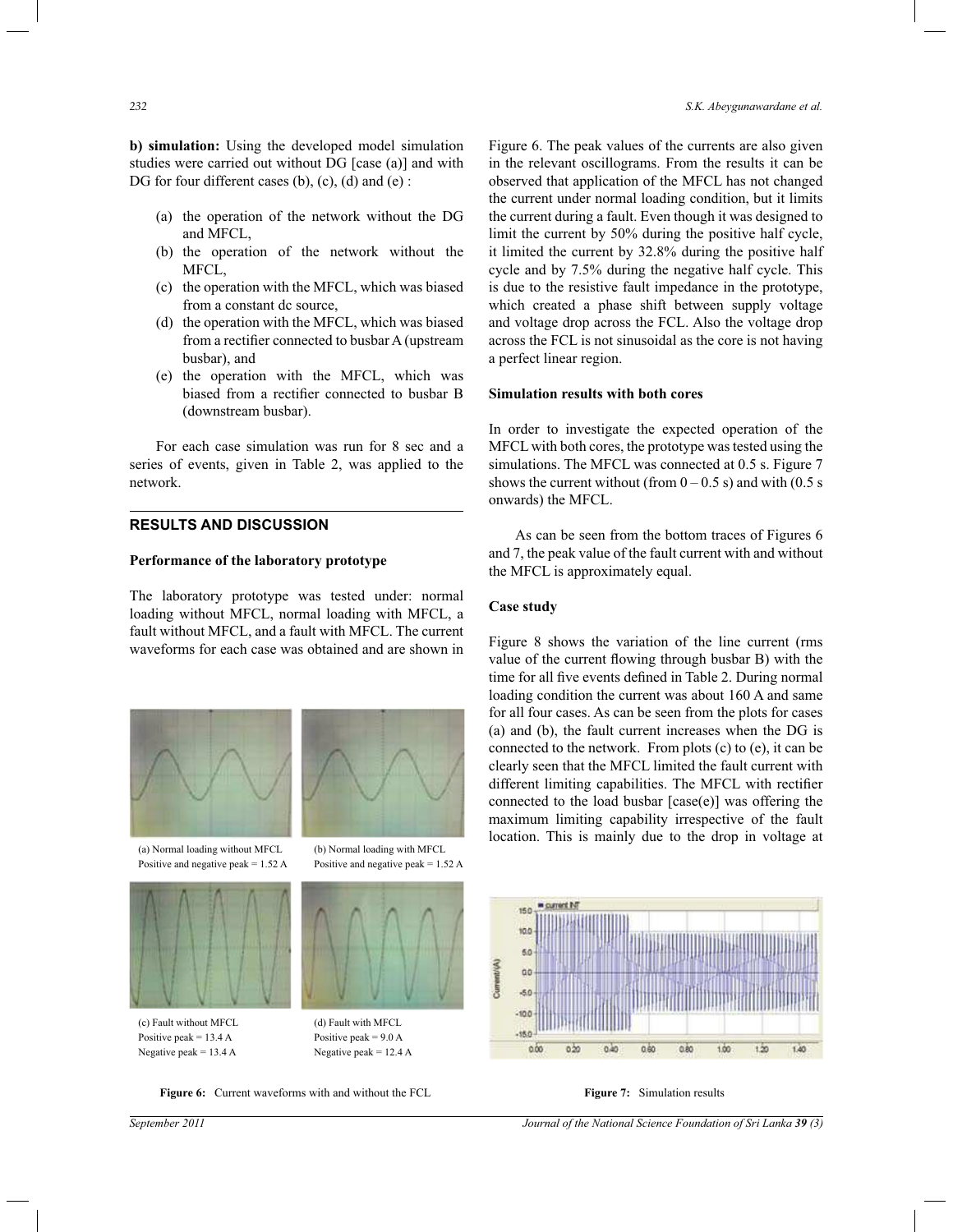

**Figure 8:** Variation of line current flow through busbar B



**Figure 9:** Variation of voltage at generator busbar (busbar A)

busbar B during a fault. The single-phase supply to the rectifier drops thus reducing the dc biasing current. This in turn shifts the dc operating point shown in Figure 2 towards the unsaturated region. Therefore the current limiting was aided by two actions namely, the shift of the dc operating point towards the unsaturated region and the attenuation caused by the large ac fault current as shown in Figure 2.

 The variation of phase voltage at 11 kV generator busbar (busbar A) for all four cases was recorded and shown in Figure 9. As can be seen from the plots for cases (a) and (b), without the MFCL the remote faults only create a voltage sag of about 30% on busbar A. A fault at busbar B brings the voltage at busbar A almost down to zero. The application of the MFCL maintains the voltage at busbar A above 80% of the nominal for all the faults. This is an important observation, which clearly indicates that a fault on the network connected to busbar B has little effect on the other loads or networks connected to busbar A when the MFCL is present in between busbars A and B. It is worth mentioning that the voltage at busbar B is governed by the location of the fault and the impedance to the fault.

# **CONCLUSION**

A design and operation of a saturated core MFCL was investigated both using simulations and a laboratory scale prototype. The application of a single-phase rectifier to bias the MFCL was studied. The use of separate single-phase rectifiers for three phases provides added advantages due to the decoupled operation of three MFCLs. This is important during single phase faults as only the dc bias of the MFCL in the faulty phase is changing, without affecting the healthy phases. However, further investigations are required to study the effect of the single-phase rectifier based MFCLs on the fault current during asymmetrical fault conditions.

 From simulations it was also shown that the current limiting ensures voltage at busbar A above 80%. This in turn facilitates the DG to ride through a fault without aid of any other auxiliary control or devices. The MFCL also improves the voltage seen by the loads connected to the upstream grid, during a fault.

 Even though this more practical approach provides performance improvement, further studies are required to investigate the effect of different parameters such as the core material and the number of turns in each coil on the cost and size of the MFCL.

#### **REFERENCES**

- 1. Calman S., Dawson F.P., Yamada S. & Iwahara M. (2001). Design improvements to a three-material passive magnetic current limiter. *IEEE Transactions on Magnetics* **37**(04):  $2624 - 2626$ .
- 2. Hoshino T., Salim K.M., Kawasaki A. & Muta I. (2003). Design of 6.6 kV, 100 A saturated DC reactor type superconducting fault current limiter. *IEEE Transactions on Applied Superconductivity* **13**(02): 2012-2015.
- 3. Hughes E. (2004). *Hughes Electrical Technology*, 8<sup>th</sup> edition, 3rd reprint, pp. 127-153. Pearson Education, New Jersey, USA.
- 4. IEEE 242-2001 (2001). *IEEE Recommended Practice for the Protection and Coordination of Industrial and Commercial Power Systems* (IEEE Buff Book). IEEE Standards Association, New Jersey, USA.
- 5. Iwahara M., Mukhopadhyay S.C., Yamada S. & Dawson F. P. (1999). Development of passive fault current limiter in parallel biasing mode. *IEEE Transactions on Magnetics*  **35**(05): 3523-3525.
- 6. Kcilin V., Kovalcv I., Kmglov S., Stepanov V., Slmgaev I. & Shchcrbzkov V. (2000). Model of HTS three-phase saturated core fault current limiter. *IEEE Transactions on Applied Superconductivity* **10**(01): 836 – 839.
- 7. Kovalsky L., Xian Y., Tekletsadik K., Keri A., Bock J. & Breuer F. (2005). Application of superconducting fault current limiters in electric power transmission systems.

*Journal of the National Science Foundation of Sri Lanka 39 (3) September 2011*